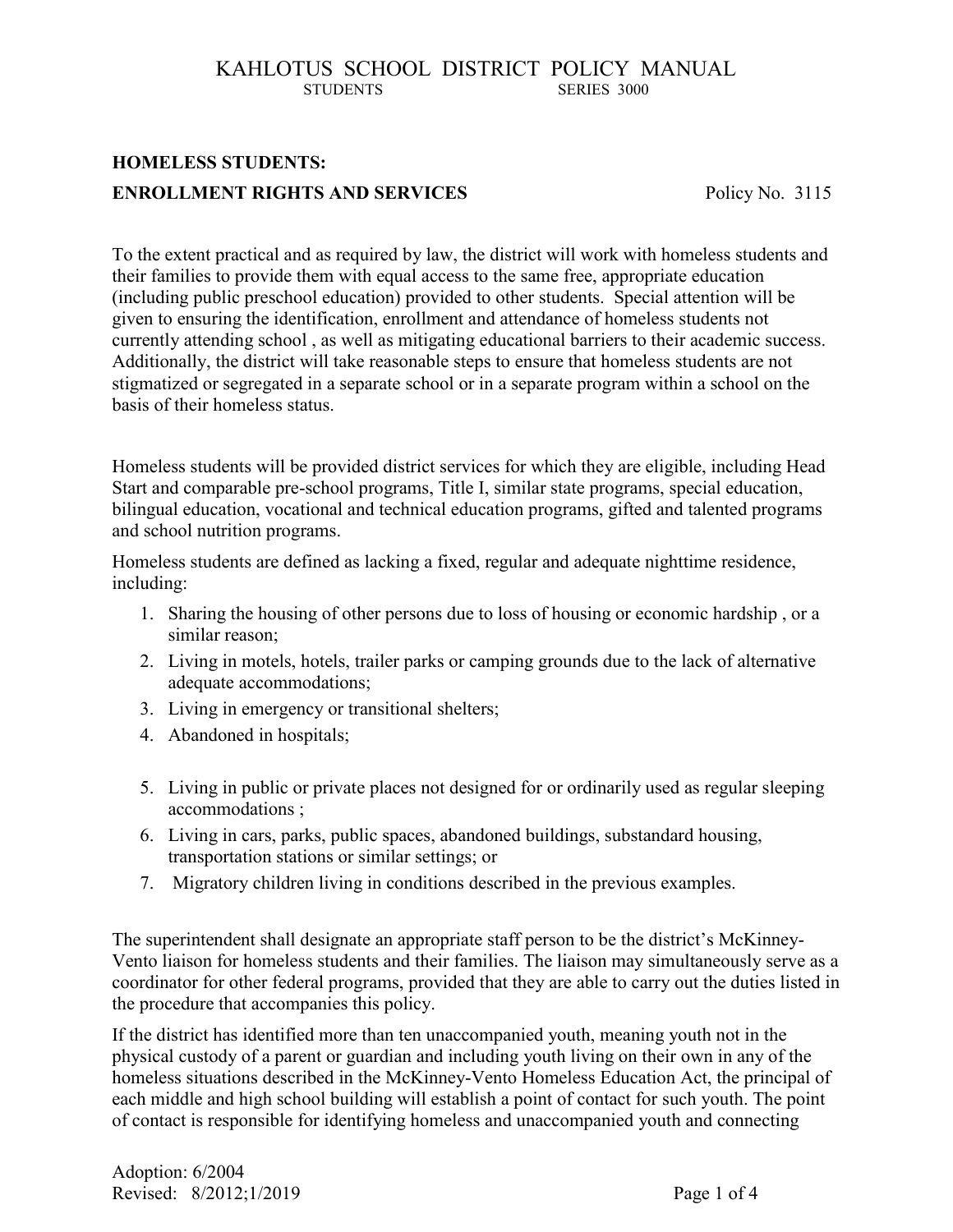them with the district's homeless student liaison. The district's homeless student liaison is responsible for training the building points of contact.

#### **Best interest determination**

.

In making a determination as to which school is in the homeless student's best interest to attend, the district will presume that it is in the student's best interest to remain enrolled in their school of origin unless such enrollment is against the wishes of a parent, guardian, or unaccompanied youth.

Attendance options will be made available to homeless families on the same terms as families resident in the district, including attendance rights acquired by living in attendance areas, other student assignment policies, and intra and inter-district choice options.

If there is an enrollment dispute, the student shall be immediately enrolled in the school in which enrollment is sought, pending resolution of the dispute. The parent or guardian shall be informed of the district's decision and the reasons therefore, (or informed if the student does not qualify for McKinney-Vento, if applicable) and their appeal rights in writing and in a language they can understand. The district's liaison will carry out dispute resolution as provided by state policy. Unaccompanied youth will also be enrolled pending resolution of the dispute.

Once the enrollment decision is made, the school shall immediately enroll the student, pursuant to district policies. However, enrollment may not be denied or delayed due to the lack of any document normally required for enrollment, including academic records, medical records, proof of residency, mailing address or other documentation. Additionally, enrollment may not be denied or delayed due to missed application deadlines, fees, fines, or absences at a previous school.

If the student does not have immediate access to immunization records, the student shall be admitted under a personal exception. Students and families should be encouraged to obtain current immunization records or immunizations as soon as possible, and thedistrict liaison is directed to assist. Records from the student's previous school shall be requested from the previous school pursuant to district policies. Emergency contact information is required at the time of enrollment consistent with district policies, including compliance with the state's address confidentiality program when necessary. However, the district cannot demand emergency contact information in a form or manner that creates a barrier to enrollment and/or attendance at school.

Homeless students are entitled to transportation to their school of origin or the school where they are to be enrolled. If the school of origin is in a different district, or a homeless student is living in another district but will attend his or her school of origin in this district, the districts will coordinate the transportation services necessary for the student, or will divide the costs equally.

The district's liaison for homeless students and their families shall coordinate with local social service agencies that provide services to homeless children and youths and their families; other school districts on issues of transportation and records transfers; and state and local housing agencies responsible for comprehensive housing affordability strategies. This coordination

Adoption: 6/2004 Revised: 8/2012;1/2019 Page 2 of 4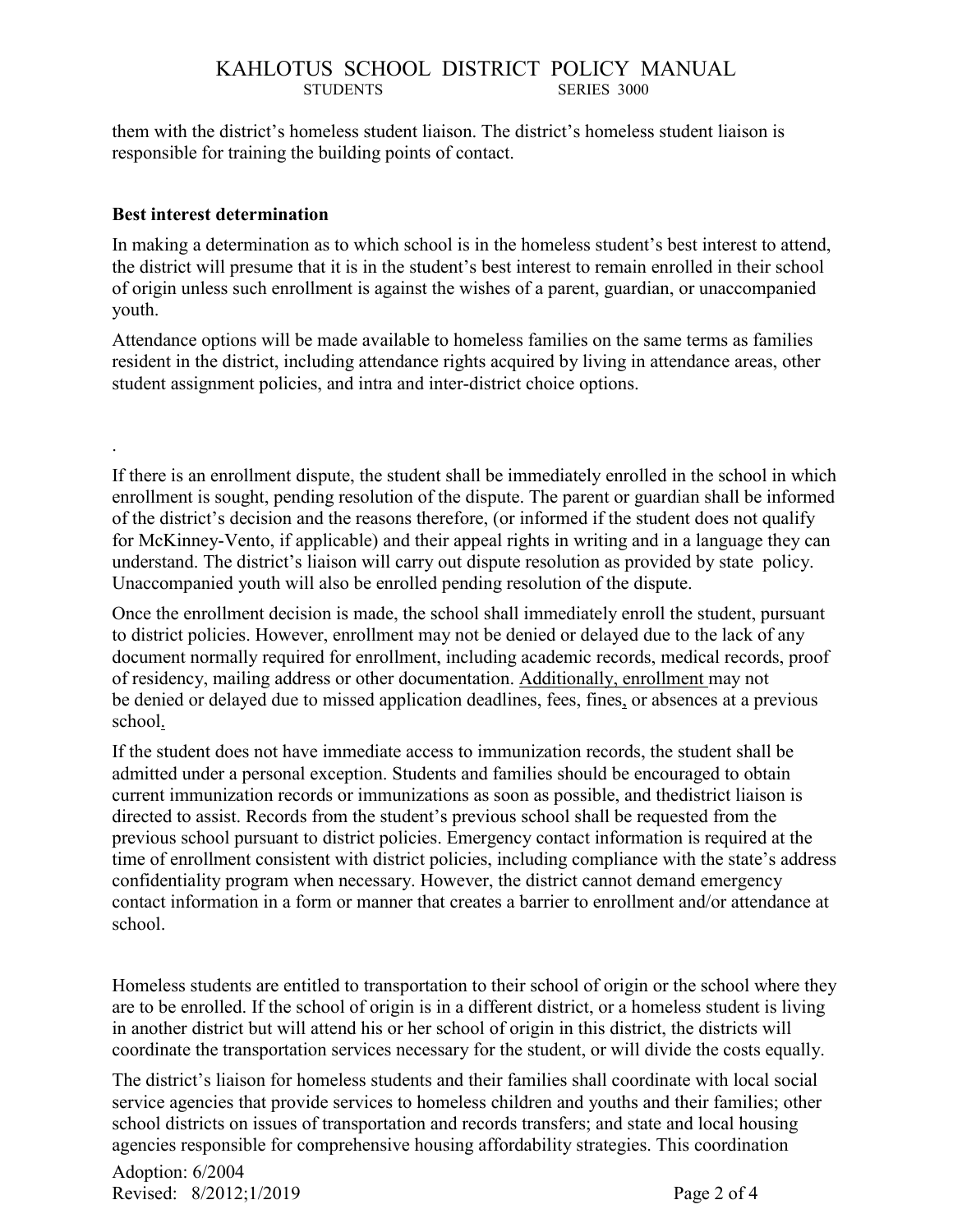includes providing public notice of the educational rights of homeless students where such children and youth receive services under the McKinney-Vento Act, such as schools, , family shelters and soup kitchens. The notice must be disseminated in a manner and form that parents, guardians, and unaccompanied youth receiving such services can understand, including, if necessary and to the extent feasible, in their native language. The district's liaison will also review and recommend amendments to district policies that may act as barriers to the enrollment of homeless students and will participate in professional development and other technical assistance activities, as determined by the state-level (OSPI) coordinator for homeless children and youth programs..

The superintendent will:

- Strongly encourage district staff, including substitute and regular bus drivers to annually review the video posted on the OSPI website on identification of student homelessness;
- Strongly encourage every district-designated homeless student liaison to attend trainings provided by the state on identification and serving homeless youth. Ensure that the district includes in materials provided to all students at the beginning of the school year or at enrollment, information about services and support for homeless students (i.e., the brochure posted on the OSPI website).
- Use a variety of communications each year to notify students and families about services and support available to them if they experience homelessness (e.g., distributing and collecting a universal annual housing intake survey, providing parent brochures directly to students and families, announcing the information at school-wide assemblies, posting information on the district's website).

#### **Facilitating on-time grade level progression**

The district will: 1) waive specific courses required for graduation for students experiencing homelessness if similar coursework has been satisfactorily completed in another school district; or 2) provide reasonable justification for denial of the waiver. In the event the district denies a waiver and the student would have qualified to graduate from their sending school district, the district will provide an alternative process of obtaining required coursework so that the student may graduate on time.

The district will consolidate partial credit, unresolved, or incomplete coursework and will provide students experiencing homelessness with opportunities to accrue credit in a manner that eliminates academic and nonacademic barriers for the student.

For students who have been unable to complete an academic course and receive full credit due to withdrawal or transfer, the district will grant partial credit for coursework completed before the date of the withdrawal or transfer. When the district receives a transfer student in these circumstances, it will accept the student's partial credits, apply them to the student's academic progress, graduation, or both, and allow the student to earn credits regardless of the student's date of enrollment in the district.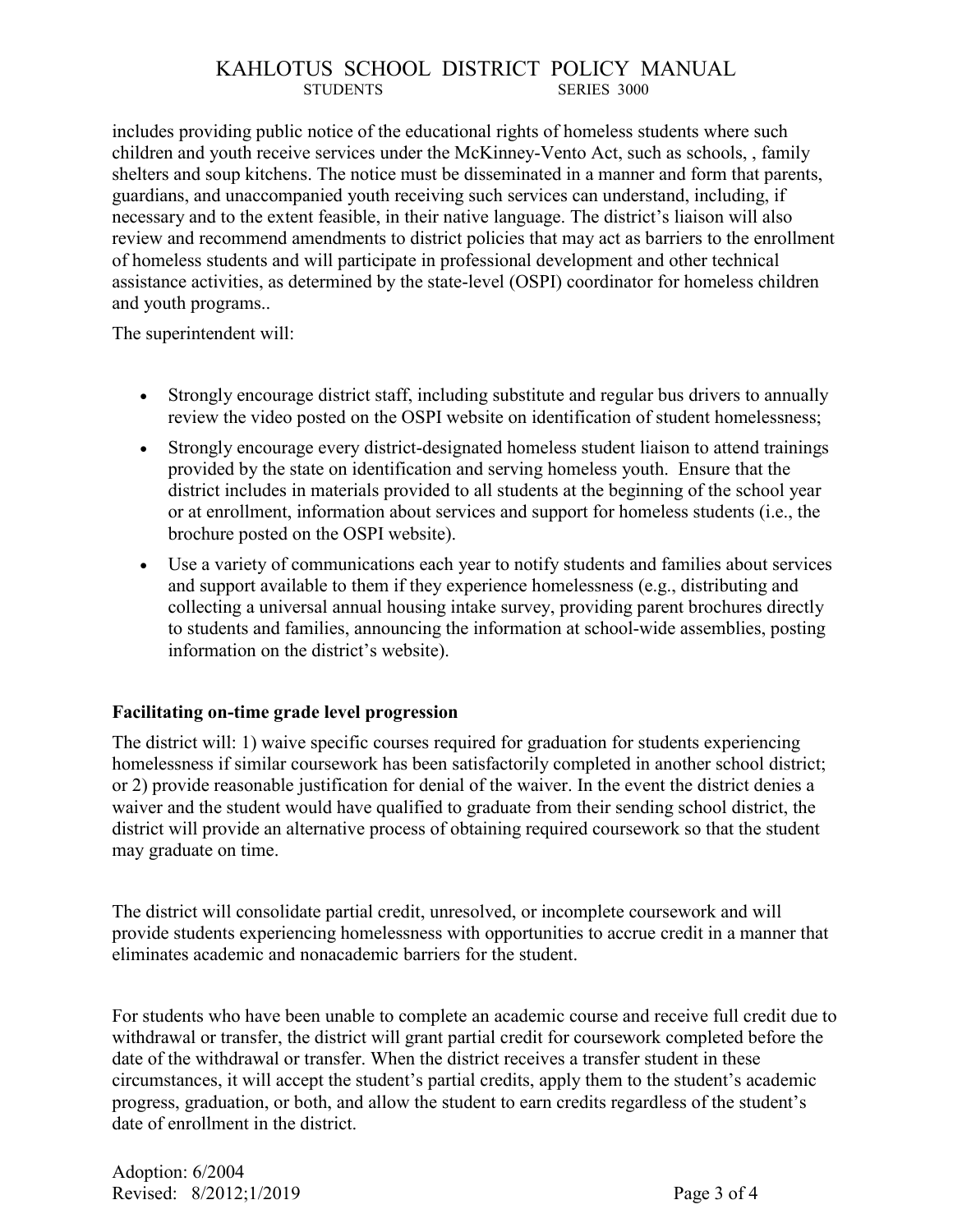In the event a student is transferring at the beginning of or during their junior or senior year of high school and is ineligible to graduate after all alternatives have been considered, the district will work with the sending district to ensure the awarding of a diploma from the sending district if the student meets the graduation requirements of the sending district.

In the event a student enrolled in three or more school districts as a high school student, has met state requirements, has transferred to the district, but is ineligible to graduate from the district after all alternatives have been considered, the district will waive its local requirements and ensure that the student receives a diploma.

| <b>Cross References:</b> | 3116 - Students in Foster Care                                          |
|--------------------------|-------------------------------------------------------------------------|
|                          | 3120 - Enrollment                                                       |
|                          | 3231 - Student Records                                                  |
|                          | 3413 - Student Immunization And Life Threatening Health<br>Conditions   |
|                          | 4218 - Language Access Plan                                             |
| Legal References:        | RCW 28A.225.215 Enrollment of children without legal residences         |
|                          | RCW 28A.320.145 Support for homeless students                           |
|                          | 20 U.S.C. 6301 et seq. Elementary and Secondary Education Act of 1965   |
|                          | as amended by the Every Student Succeeds Act [ESSA]                     |
|                          | 42 U.S.C. 11431 et seq. McKinney-Vento Homeless Assistance Act          |
|                          | Chapter 28A.320 RCW Provisions applicable to all districts (new section |
|                          | created by 3SHB 1682, 2016 legislative session)                         |
|                          | Laws of 2018, ch. $271$ – School Meals                                  |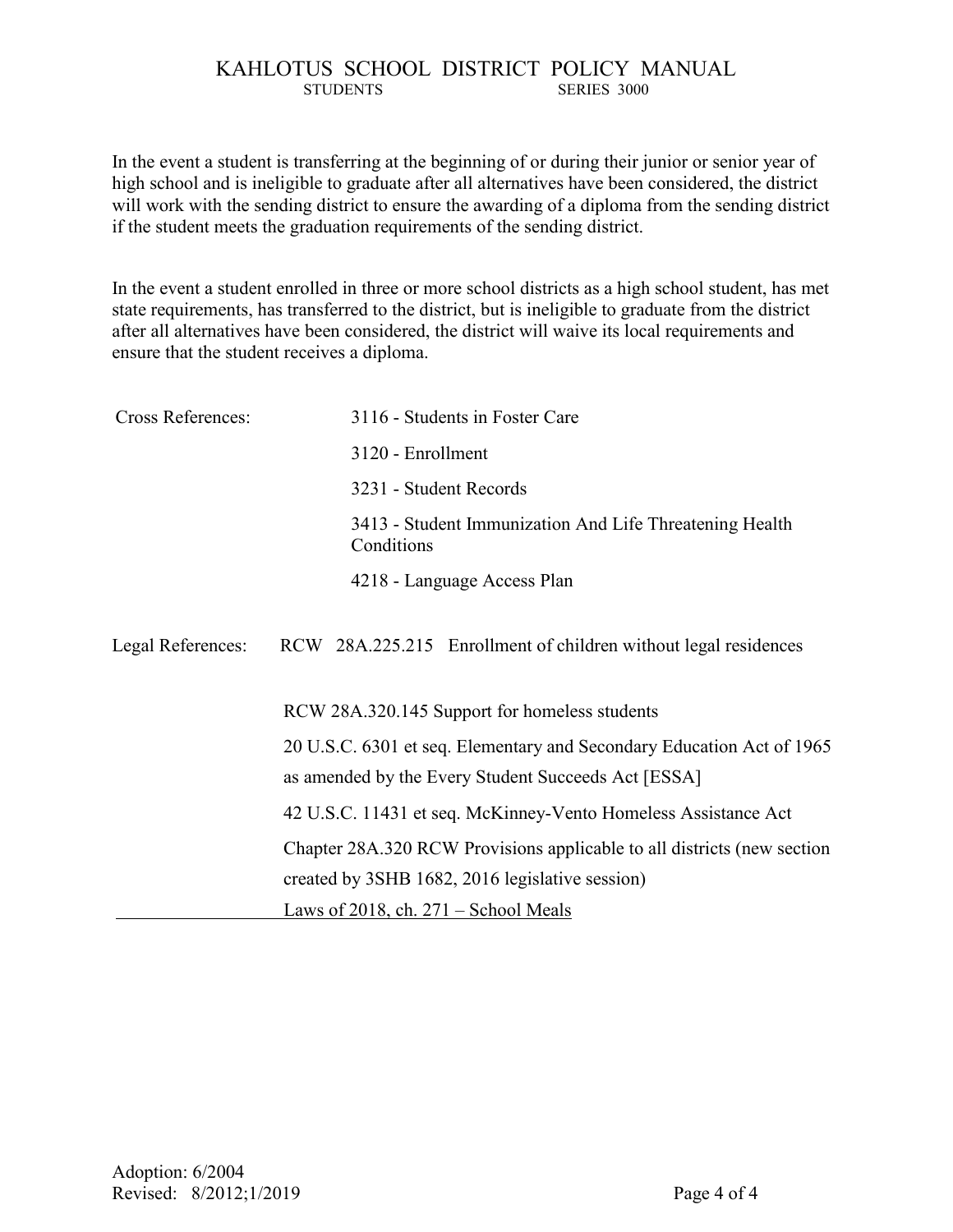# **Homeless Students: Enrollment Rights and Services**

#### A. **Definitions:**

- 1. Homeless Children and Youth means individuals who lack a fixed, regular, and adequate nighttime residence. This includes children and youth who are sharing the housing of another person due to loss of housing, economic hardship or similar reason, living in motels, parks or campgrounds; or children or youth who have a primary nighttime residence that is a public or private place not designed for or ordinarily used as a sleeping accommodation by human beings; or children or youth living in cars, abandoned buildings or substandard housing or similar situations; or migratory children because they are living in circumstances like those described above. "Substandard housing" may be determined by considering factors such as whether the setting in which the child or youth is living lacks water, electricity, or heat; is infested with vermin or mold; lacks a working kitchen or toilet, or presents unreasonable dangers to adults, children, or persons with disabilities. Cities, counties and states have varying housing codes that further define housing deemed substandard by law.
- 2. Unaccompanied Youth means a youth not in the physical custody of a parent or guardian and includes youth living on their own in any of the homeless situations described in the McKinney-Vento Homeless Education Act.
- 3. School of origin means the school or preschool that a child or youth attended when permanently housed, or the school in which the child or youth was last enrolled. When a child or youth completes the final grade level served by the school of origin, the school of origin includes the designated receiving school at the next grade level for all feeder schools.
- 4. Best interest determination means that the district must make school placement decisions for homeless students and youths on the basis of their best interest, as determined by student-centered factors including impact of mobility on achievement, education, health, and safety. Priority should be given to the request of the child or the parent/guardian or unaccompanied youth. Placement of siblings should also be considered.
- 5. Excess cost of transportation means the difference between what the district normally spends to transport a student to school and the cost of transporting a homeless student to school. For example, there is no excess cost of transportation if the district provides transportation to a homeless student by a regular bus route. However, if the district provides special transportation to a homeless student (e.g., by private vehicle or transportation company), the entire cost would be considered excess costs of transportation. The additional cost of the district's re-routing of busses to transport a homeless student can be considered excess cost of transportation. The district may use McKinney-Vento subgrant funds and Title I, Part A funds to defray excess cost of transportation for homeless students**.**

6.

#### B. **Identification**

The district will: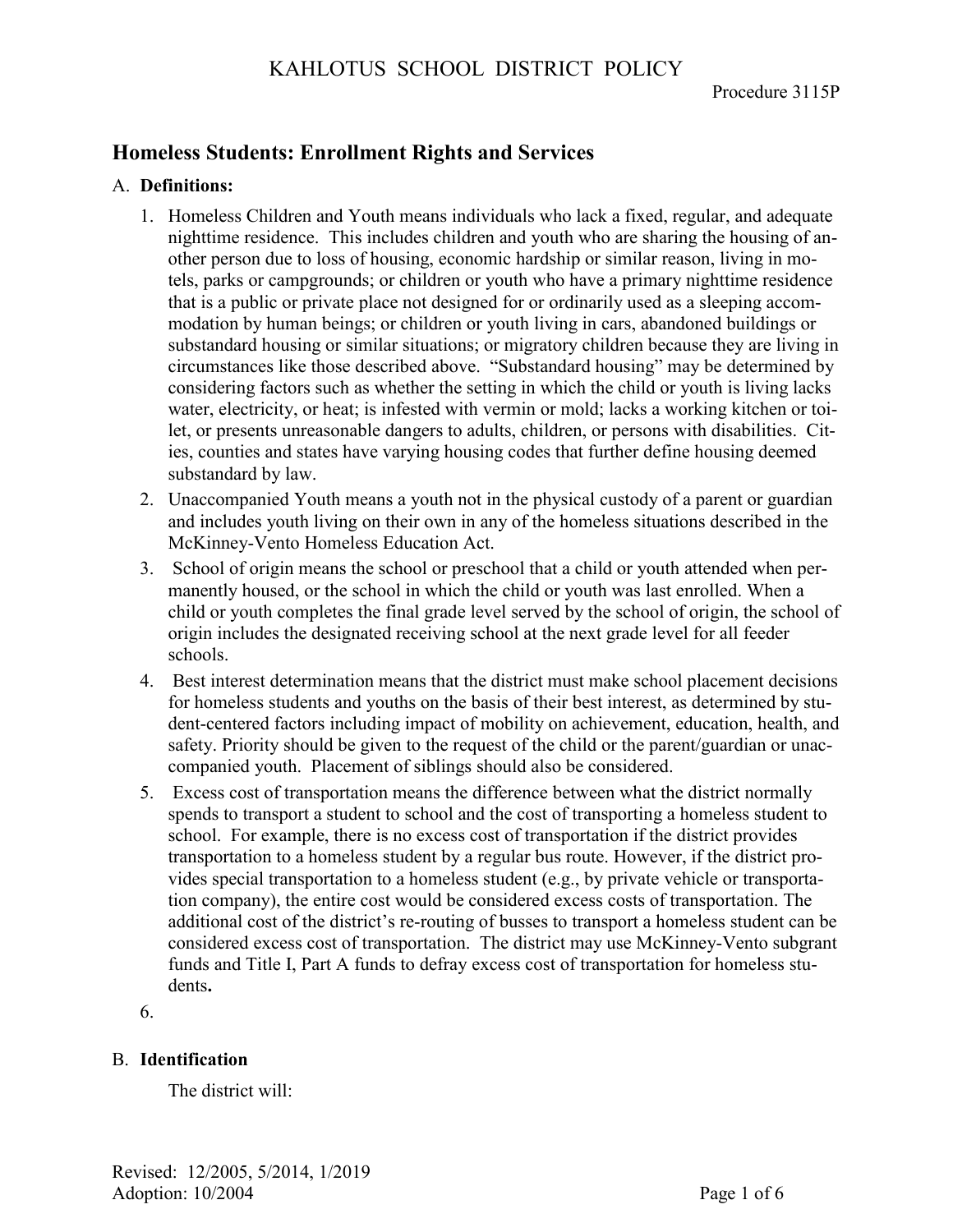- 1. Use a housing questionnaire in its enrollment process. The questionnaire will be distributed universally so as to avoid stigmatizing homeless children and youths and their families;
- 2. Ensure that referral forms used to identify and support homeless students are accessible and easy to use;
- 3. Include its homeless liaison's contact information on its website;
- 4. Provide materials for homeless students and parents, if necessary and to the extent feasible, in their native language;
- 5. As practicable, provide annual guidance for school staff on the definition of homelessness, signs of homelessness, the impact of homelessness on students, and steps to take when a potentially homeless student is identified, including how to connect the student with appropriate housing and support service providers;
- 6. Develop interagency partnerships to serve homeless families and youths; and
- 7. Work with the state homelessness coordinator to facilitate services to families and youths made homeless by natural disasters or other catastrophic events.

#### C. **Placement and enrollment**

The district will:

- 1. When deciding placement, presume that allowing the homeless student to remain in their school of origin is in the student's best interest, except when doing so is contrary to the request of the student's parent or guardian or unaccompanied youth;
- 2. If the parent/guardian contests the district's decision, make a best interest determination based on factors such as the impact of mobility on the student's educational achievement, health, and safety. If the best interest determination is requested by an unaccompanied youth, the process will give priority to the views of the youth;
- 3. After conducting a best interest determination, provide to the parent/guardian of the student in a timely manner and in a language they can understand, a written explanation of the final decision and the right to appeal the decision (see Dispute Resolution Procedure, below);
- 4. Pending resolution of disputes that arise over eligibility, school selection, or enrollment, immediately enroll a homeless student in the school in which the parent, guardian, or unaccompanied youth seeks enrollment;
- 5. Avoid delay or denial of enrollment of homeless students, even if they have missed application or enrollment deadlines during any period of homelessness or are unable to produce records required for enrollment (e.g., previous academic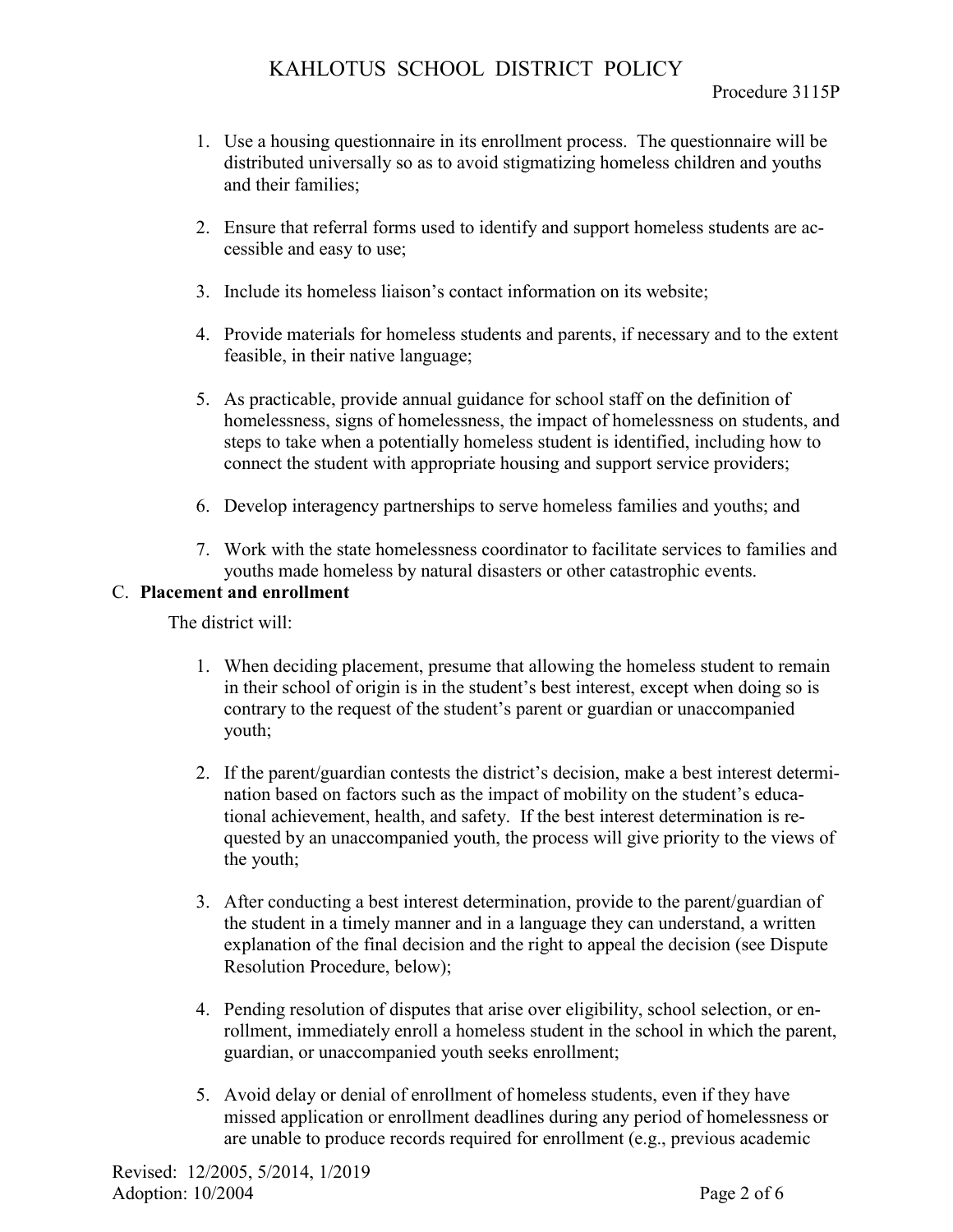records, immunization records, health records, proof of residency, proof of guardianship, birth certificates);

- 6. Avoid requirements for student contact information to be in a form or manner that creates a barrier for homeless students;
- 7. Provide transportation for homeless students to their school or preschool of origin. Once the student has obtained permanent housing, the district will continue to provide such transportation until the end of the academic year. If the homeless student remains in their school of origin but begins living in an area served by district, the district of origin and the district in which the homeless student is living must agree upon a method to apportion the responsibility and costs for the student's transportation to and from their school of origin. If the districts cannot reach agreement, the responsibility and costs for transportation will be shared equally;
- 8. Continue to provide transportation to their school of origin pending the outcome of enrollment or transportation disputes;
- 9. Immediately contact the school last attended by the homeless student to obtain relevant academic and other records;

#### D. **District's homeless liaison**

The district liaison will ensure that:

- 1. Homeless children and youths are identified by school personnel and through coordination of activities with other entities and agencies;
- 2. Homeless children and youths enroll in and have a full and equal opportunity to succeed in school;
- 3. Homeless families, children and youths receive educational services for which such families, children and youths are eligible, including Head Start and Even Start programs, preschool programs administered by the district, and referrals to health care services, dental services, mental health services, and other appropriate services;
- 4. Homeless students are identified and provided proper access to free school meals;
- 5. The parents or guardians of homeless children and youths are informed of the educational and related opportunities available to their children and are provided with meaningful opportunities to participate in the education of their children;
- 6. Public notice of the educational rights of homeless children and youths is disseminated where such children receive services (e.g., schools, family shelters, soup kitchens);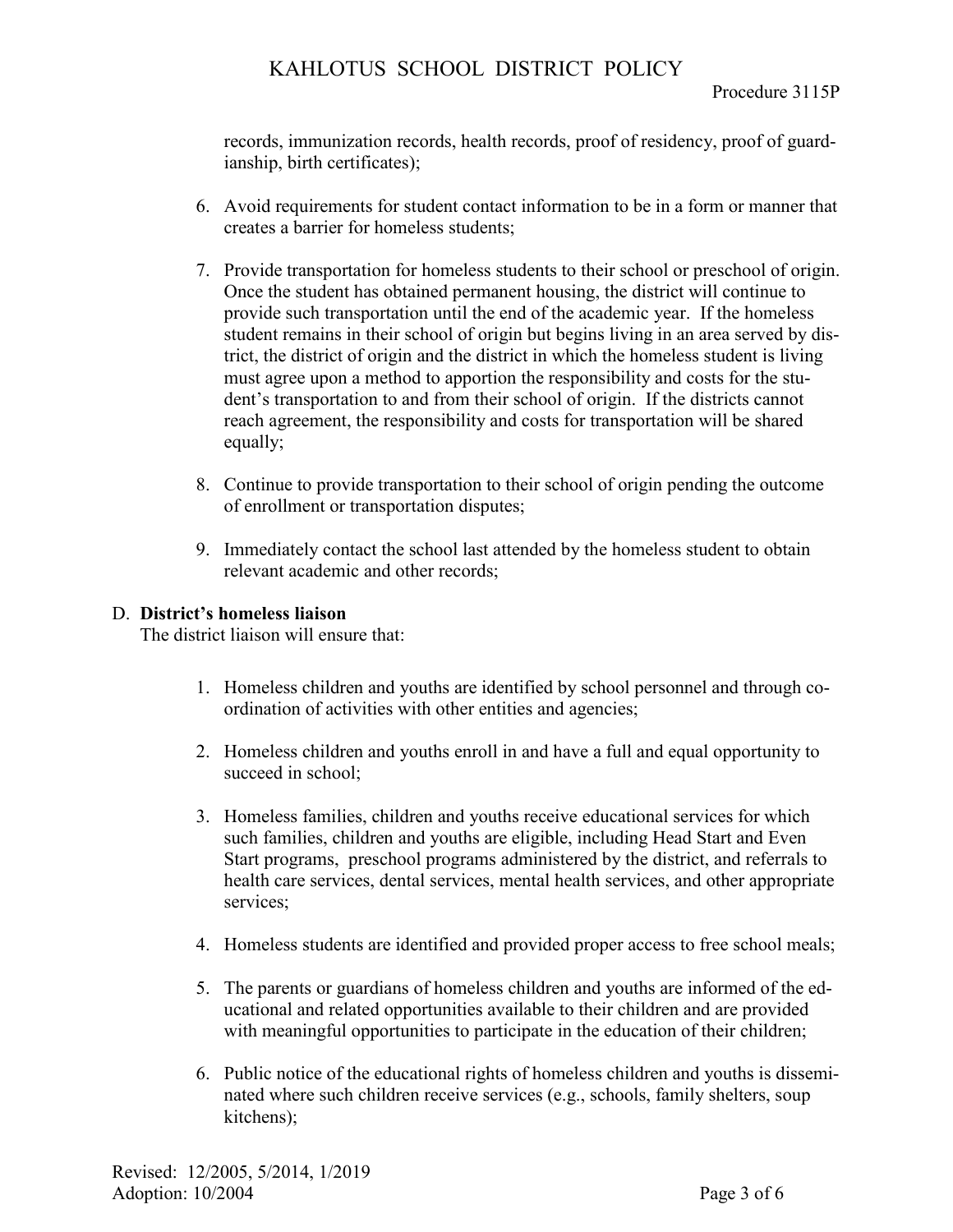- 7. Enrollment disputes are mediated in accordance with Paragraph C, Placement and enrollment, above; and
- 8. The parent or guardian of a homeless child or youth, and any unaccompanied youth, is fully informed of all transportation services, including transportation to the school of origin and is assisted in accessing transportation to the school selected;
- 9. Unaccompanied youths are enrolled in school, have opportunities to meet the same challenging state academic standards as the state establishes for other children and youths, are informed of their status as independent students under section 480 of the Higher Education Act of 1965 (HEA) (20 U.S.C. 1087vv) for federal student aid purposes, and their right to receive verification of this status from the local liaison;
- 10. Barriers that prevent homeless students from receiving credit for full or partial coursework satisfactorily completed while attending a prior school are identified and removed;
- 11. Affirm whether homeless students meet the U.S. Department of Housing and Urban Development (HUD) definition of homelessness to qualify them for HUD homeless assistance programs and refer homeless families and students to housing and other services;
- 12. Assist parents, guardians, and unaccompanied youth in obtaining immunizations, health screenings, guardianship records, and other documents normally required for enrollment; and
- 13. Assist unaccompanied youths in connecting with needed supports such as housing assistance, health care and other services.

In addition to the duties and responsibilities listed above, the district liaison will work to improve systems to identify homeless students and coordinate with the district's nutrition program to ensure that each homeless student has proper access to free school meals, and that applicable accountability and reporting requirements are satisfied.

The district will inform school personnel, service providers, and advocates working with homeless families of the duties of the district homeless liaison.

#### **E. Dispute Resolution Procedure:**

The District will ensure that the child/youth attends the school in which they sought enrollment while the dispute process is being carried out.1. Notification of Appeal Process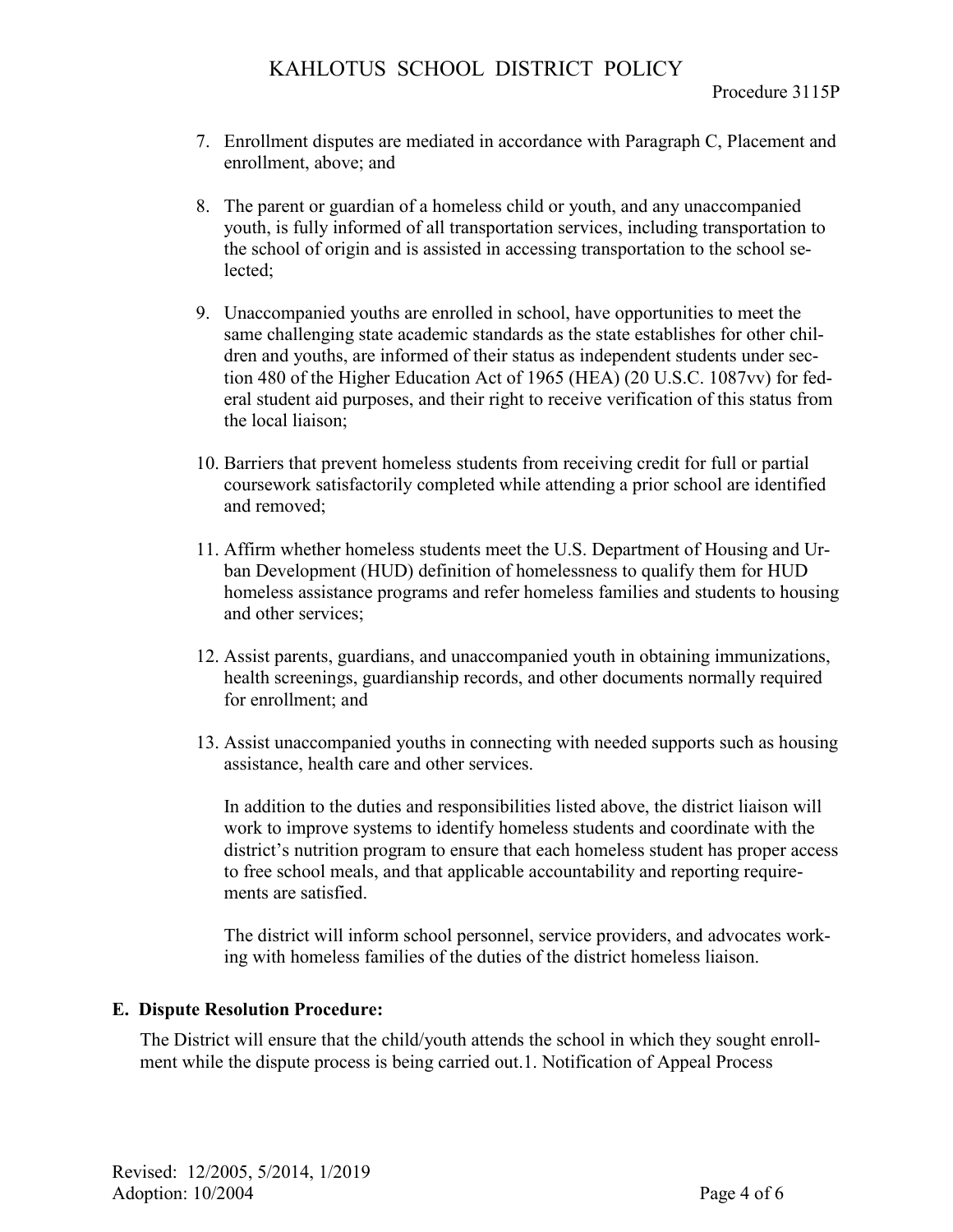If the district seeks to place a homeless child in a school other than the school of origin or the school requested by the parent, the school district will inform the parent or the unaccompanied youth of the right to appeal. The district shall provide the parent with written notice including:

- a. An explanation of the child's placement and contact information for the district and OSPI homeless liaison including their roles;
- b. Notification of the parent's right to appeal(s);
- c. Notification of the right to enroll in the school of choice pending resolution of the dispute;
- d. A description of the dispute resolution process including a petition form and timelines; and
- e. A summary of the federal legislation governing placement of homeless students (McKinney-Vento Act).

### **2. Appeal to the School District Liaison – Level I**

If the parent or unaccompanied youth disagrees with the district's placement decision, they may appeal by filing a written request for dispute resolution with school, the district's homeless liaison or a designee. If submitted to the school, it will be immediately forwarded to the homeless liaison. The request for dispute resolution must be submitted within fifteen business days of receiving notification of the district's placement.

The liaison must log the complaint including a brief description of the situation and the reason for the dispute and the date and time of the complaint was filed.

- a. A copy of the complaint must be forwarded to the liaison's supervisor and the Superintendent.
- b. Within five working days of the receiving the complaint, the liaison must provide the parent or unaccompanied youth with a written decision and notification of the parent's right to appeal.
- c. The district will verify receipt of the Level I decision; and
- d. If the parent or unaccompanied youth wishes to appeal, notification must be provided to the district liaison within ten business days of receipt of the Level I decision. The liaison shall provide the parent with an appeals package containing:
	- i. The complaint filed with the district liaison at Level I,
	- ii. The decision rendered at Level I; and
	- iii. Additional information provided by the parent, unaccompanied youth and/or homeless liaison.

## **3. Appeal to the School Superintendent – Level II**

The parent or unaccompanied youth may appeal the district's liaison's decision to the Superintendent or the Superintendent's designee using the appeals package provided at Level I.

- a. The Superintendent will arrange for a personal conference to be held with the parent or unaccompanied youth within five business days of receiving the Level I appeals package.
- b. Within five business days of the conference with the parent or unaccompanied youth the Superintendent will provide the parent with a written decision and notification of the parent's right to appeal to OSPI.